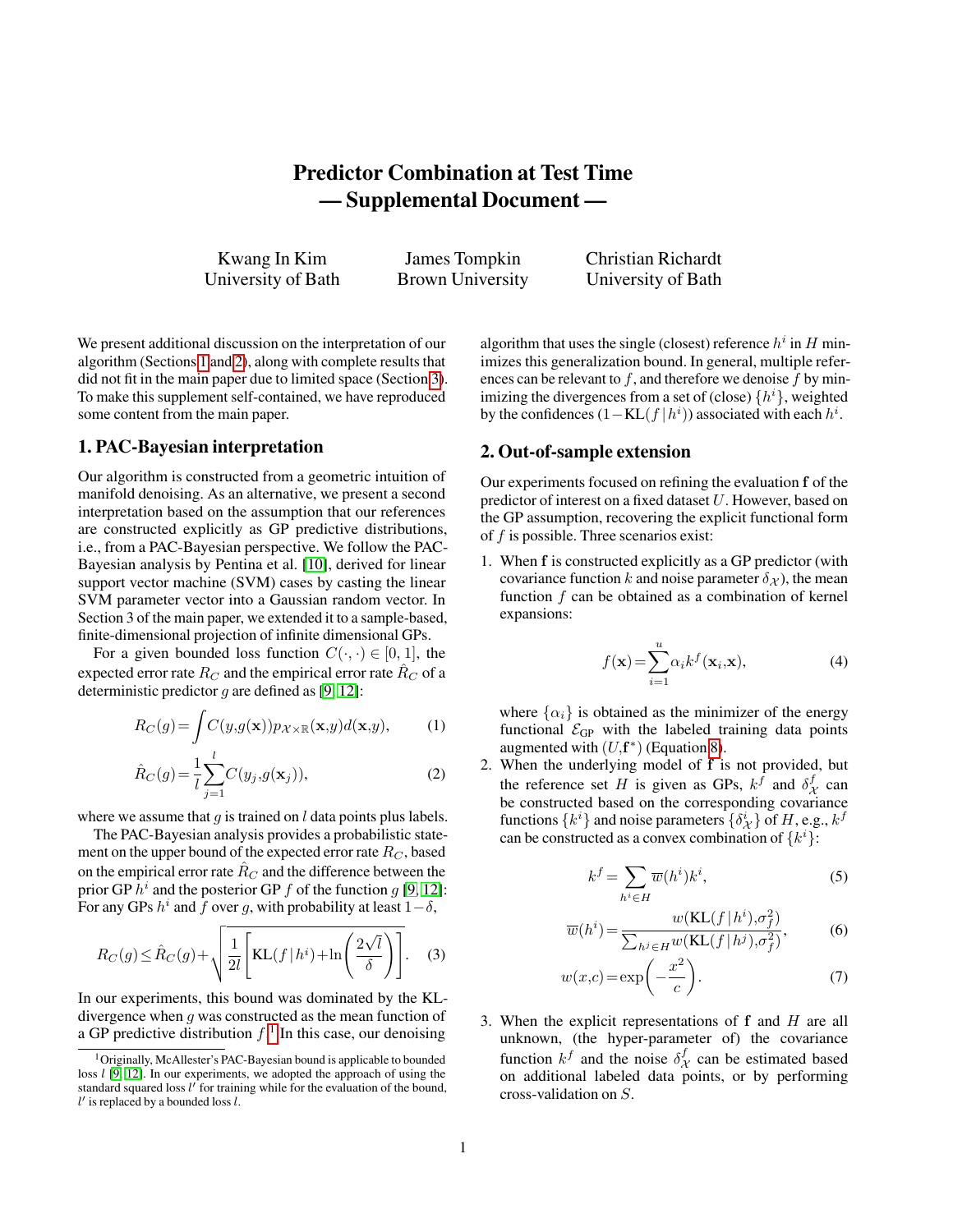#### <span id="page-1-0"></span>3. Experiments

As our approach allows combination of predictors of unknown parametric form, existing approaches which require known parametric forms are not applicable. To enable experimental comparison with multi-task or transfer learning, we thus devise a scenario in which existing algorithms are provided with explicit parametric forms while our algorithm is not. To facilitate the objective assessment of our algorithm in this case, we include the training process of  $f$  (based on  $S$ ) in the evaluation of the algorithm.

Our setup. Our algorithm starts with an initial target predictor  $f$  and the set of reference predictors  $H$ , and produces a denoised target predictor  $f^*$ . For each problem, the initial estimate  $f$  is obtained as a GP regressor with standard Gaussian covariance kernel  $k(\mathbf{x}_1, \mathbf{x}_2) = \exp(-\|\mathbf{x}_1 - \mathbf{x}_2\| / \sigma_X^2)$ with scale parameter  $\sigma_{\mathcal{X}}$ , trained based on a labeled data set  $S = \{ (\mathbf{x}_{u+1}, y_{u+1}), \dots, (\mathbf{x}_{u+l}, y_{u+l}) \}.$  The mean function f is obtained as a minimizer of the energy functional

$$
\mathcal{E}_{\text{GP}}(f) = \left(\sum_{(\mathbf{x}, y) \in S} (f(\mathbf{x}) - y)^2\right) + \delta_{\mathcal{X}} ||f||_k^2, \qquad (8)
$$

where  $||f||_k$  is the reproducing kernel Hilbert space (RKHS) norm of  $f$  corresponding to the covariance kernel  $k$  [\[12\]](#page-3-2), and  $\delta_X$  represents the noise model. Also, we present the predictor combination results, where we use simple linear regressors instead of Gaussian process regressors as the baseline. This shows very similar improvement of our algorithm over existing approaches (Figure [6\)](#page-9-0). As our denoising algorithm uses the unlabeled dataset  $U$ , the entire training process, including hyper-parameter tuning (using the labeled dataset S), becomes semi-supervised.

Baseline setup. We adapt Evgeniou and Pontil's graph Laplacian-based algorithm [\[5\]](#page-3-3) and Pentina et al.'s curriculum learning algorithm (*CL*) [\[10\]](#page-3-0), plus baseline independent GP predictions (*Ind*). Note that in our predictor combination problem setting, the first approach [\[5\]](#page-3-3) is equivalent to transfer learning [\[1,](#page-3-4) [7,](#page-3-5) [15\]](#page-3-6), while Pentina et al.'s algorithm corresponds to choosing the best reference in  $H$  that minimizes the generalization error bound [\[10\]](#page-3-0). We implemented two different versions of Evgeniou and Pontil's algorithm: the first version  $(GL_1)$  uses the graph Laplacian  $(L)$  with the uniform weight matrix  $W = 11<sup>{T}</sup>,<sup>2</sup>$  $W = 11<sup>{T}</sup>,<sup>2</sup>$  $W = 11<sup>{T}</sup>,<sup>2</sup>$  while the second version (*GL*2) estimates the relevance of the reference predictors  $\{h^{i}\}\$  to the predictor f to be refined based on Euclidean distance between the corresponding parameter vectors:

$$
\mathbf{W}_{if} = w(||\mathbf{w}_i - \mathbf{w}_f||, \sigma_w^2),
$$
\n(9)

using the hyper-parameter  $\sigma_w$  and for GP (mean) predictors  $(h^i(\mathbf{x}) = \Phi(\mathbf{x})^\top \mathbf{w}_i, f(\mathbf{x}) = \Phi(\mathbf{x})^\top \mathbf{w}_f).$ 

All three baseline algorithms  $(CL, GL_1 \text{ and } GL_2)$  can be extended to the semi-supervised learning setting we use by adopting a domain graph Laplacian  $L<sub>X</sub>$  as a regularizer:

$$
\mathcal{R}(\mathbf{f}) = \lambda_3 \mathbf{f}^\top L_{\mathcal{X}} \mathbf{f},\tag{10}
$$

where  $f = \{f(\mathbf{x}_1),..., f(\mathbf{x}_u)\}\$ and  $\lambda_3$  is a hyper-parameter. The resulting algorithms are equivalent to Luo et al. [\[8\]](#page-3-7) and Wang et al. [\[17\]](#page-3-8) in the predictor combination setting. For each dataset, we only report the performance of the best semi-supervised version (in terms of average test error) as "*SSL*", as all semi-supervised versions produce very similar results to their underlying supervised version. The best semisupervised extensions are constructed from *CL* (*MOCAP*, *SARCOS*), *GL*<sup>1</sup> (*School*) and *GL*<sup>2</sup> (*CAESAR*), respectively.

We compute results on four regression datasets: *MOCAP*, *CAESAR*, *SARCOS*, and *School*. We report performance for all algorithms with varying numbers of labeled training data points. We repeat each experiment 10 times with different training and test set splits, and average the results. We also demonstrate non-parametric predictor combination for facial landmark detection (*Landmarks* dataset), where traditional parametric combination algorithms are futile to apply.

#### <span id="page-1-1"></span>4. MOCAP dataset

Human body poses are captured with an optical marker-based motion capture system [\[2\]](#page-3-9). Each of the 50,000 data points describes the 3D location of 62 skeletal body joint locations (i.e.,  $62\times3=186$  output dimensions). The task is to estimate these body joint locations from the 3D locations of five *end effectors* (left/right hand, left/right foot, and head), i.e., a  $5 \times 3 = 15$ dimensional mid-level representation as inputs. We removed redundant variables from the original 186-dimensional space, leaving an 87-dimensional output data representation. We randomly sample eight of these as target predictors, and for each use the remaining 86 predictors as references.

For all combination algorithms, we adopt the explicit GP model assumption for the reference predictors  $H$ , i.e., we assume that all reference predictors are explicitly constructed as GP predictive distributions. Due to the large size of the *MOCAP* dataset, training the full GP reference models is infeasible, so we adopt Snelson and Ghahramani's sparse GP approximation [\[14\]](#page-3-10) using 1000 *inducing data points*. This setting facilitates more direct (model-based) comparisons with the baselines *GL*1, *GL*<sup>2</sup> and *CL*. In this setting, our algorithm further benefits from the available predictive variances, which improve the estimation of the KL-divergences (Equation 16 of the main paper): using GP predictive variances reduced the average error rate by 11.34% from the model-free case of using the unit covariance  $\delta(\cdot,\cdot)$ . However, this reduction is achieved at the expense of making an explicit model assumption, which may restrict the application domain of our algorithm (similar to existing algorithms).

Results. All eight target predictors show improvement (Figure [1\)](#page-4-0). *GL*<sup>1</sup> did not show noticeable improvement over

<span id="page-1-2"></span> $\overline{2 L = I - D^{-1} W}$  with D being a diagonal matrix of the row sums of  $\mathbf{W}$ :  $\mathbf{D}_{ii} = \sum_{j=1}^{N} \mathbf{W}_{ij}$ .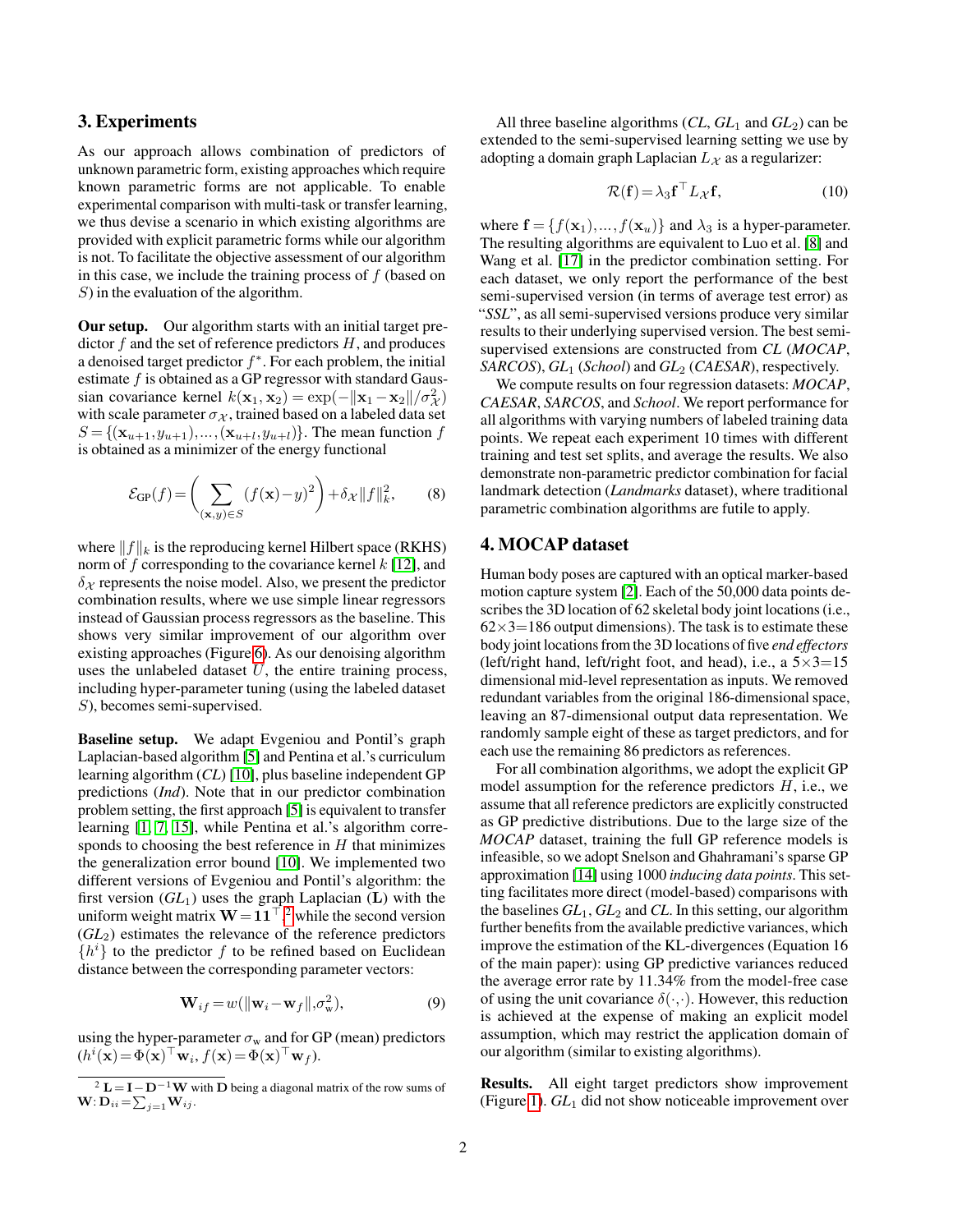*Ind*, indicating that not all variables are relevant.  $GL_2$ ,  $CL$ , and *SSL* show noticeable improvements, but the improvements achieved by our algorithm are much more significant. Figure [6](#page-9-0) shows additional experimental results, where linear regressors are used as predictors. Even though linear regressors led to higher average baseline error rates, our test-time combination algorithm significantly improved upon the baselines.

#### 5. CAESAR dataset

This dataset contains 4,258 3D scans of human bodies along with 6 ground-truth measurements: arm length, age, sitting height, weight, shoulder breadth, and foot length [\[11,](#page-3-11) [13\]](#page-3-12). Each body scan is represented as a 20-dimensional feature vector by fitting a statistical body model [\[11\]](#page-3-11). Our goal is to refine the initial *target predictor* f of each body measurement by using the remaining 5 measurements as reference predictors H. This constitutes 6 different predictor combination problems.

For our algorithm, each of the 5 observed measurements is used directly as a reference predictor. The corresponding GPs are constructed by using the unit covariance  $\delta(\cdot,\cdot)$  (Section 3.1) of the main paper). This corresponds to the simplest and least restrictive application case, where no model assumption on H is imposed. However, this setting is *not applicable* to baselines  $GL_1$ ,  $GL_2$  and  $CL$  as they require explicit representations of the reference predictors  $H$ . Therefore, for them, the reference predictors  $H = \{h^i\}$  are explicitly constructed as GP regressors trained on the observed reference variables.

We also present a comparison with Bonilla et al.'s non-parametric Gaussian process-based multi-task learning (MTL) algorithm (*MTGP*) [\[4\]](#page-3-13) in Figure [3.](#page-6-0) We include this comparison as a curiosity to interested readers, because our problem of refining the predictors from a fixed set of references is not translatable to the classical MTL problem. As an MTL method, this algorithm requires training all predictors simultaneously, i.e., requires access to the training process of individual predictors. This is not possible in our application scenario where the reference predictor may be provided by a precompiled software library, or even be a human predictor.

As such, the results of the MTGP comparison are not comparable to the results of our *adaptations* of MTL to our test time combination setting  $(GL_1, GL_2)$  and  $CL$ , Figure [2\)](#page-5-0). Instead, the comparison is performed in the standard MTL setting, for which we use the code shared by the authors. This algorithm requires tuning the rank hyper-parameter, which we performed by picking the best test error rate. The other hyper-parameters including the kernel parameters are automatically tuned by their algorithm.

Results. In realistic applications, not all predictors are relevant. For example, age is not strongly correlated with body length measurements. However, two predictors (arm and foot length) benefit significantly from the combinations obtained by our algorithm (Figure [2\)](#page-5-0). Predictor combinations for the other variables are on par with baseline algorithm *Ind*. The other baseline algorithms *GL*1, *GL*2, *CL* show no noticeable improvement over *Ind* for any combination.

<span id="page-2-0"></span>Table 1. Pairwise 1–KL-divergence values for the *SARCOS* dataset. The target variables 2, 3, 4 and 7 have small KL-divergences leading to mutual improvement by combination.

|  | 1 2 3 4 5 6 7                               |  |  |  |
|--|---------------------------------------------|--|--|--|
|  | $1$ 0.00 0.00 0.01 0.26 0.03 0.00 0.17      |  |  |  |
|  | 2 0.00 0.00 0.69 0.33 0.09 0.01 0.41        |  |  |  |
|  | 3  0.01  0.69  0.00  0.47  0.31  0.03  0.54 |  |  |  |
|  | 4 0.26 0.33 0.47 0.00 0.05 0.00 0.93        |  |  |  |
|  | 5 0.03 0.09 0.31 0.05 0.00 0.05 0.09        |  |  |  |
|  | 6  0.00  0.01  0.03  0.00  0.05  0.00  0.01 |  |  |  |
|  | 7 0.17 0.41 0.54 0.93 0.09 0.01 0.00        |  |  |  |

## 6. SARCOS dataset

This kinematics dataset contains 44,484 data points collected from a robot arm. The input consists of 7 joint positions, 7 velocities and 7 accelerations, and the output consists of 7 torques [\[16\]](#page-3-14). The experimental setting is the same as *CAESAR*: our goal is to refine the predictor of each output attribute given the remaining 6 attributes as references. For our algorithm, the reference predictors are obtained in the same way as *CAESAR*. For *GL*1, *GL*<sup>2</sup> and *CL*, GP regressors are constructed: the reference predictors are constructed based on sparse GP approximation with 1000 inducing data points.

Results. Four out of seven predictors significantly benefit from our predictor combinations (Figure [4\)](#page-7-0). This is in accordance with the measured (inverse) KL-divergences shown in Table [1:](#page-2-0) target variables 2, 3, 4 and 7 have particularly small KL-divergences (large 1–KL) with each other, which indicates their mutual relevance. The other algorithms show no significant improvement compared to *Ind*.

### 7. Landmarks dataset

The task is to detect 6 facial landmarks (the corners of both eyes and the mouth) from 550 face images selected from the BioID Face Database [\[6\]](#page-3-15). Three sliding-window-based non-linear SVM detectors are trained (eye inner and outer corners, and mouth corners, exploiting facial symmetry), with detections made at the highest responses. We evaluate the performance of detectors with varying number of training images ({10,30,50,100}, with the remaining images used for testing). For each detector, 16 training sub-images (patches) are extracted per image: 4 *positive* patches sampled randomly from a  $3\times3$  window centered at the annotated ground-truth position, plus 12 *negative* patches. The size of the sub-images are determined per landmark for *Ind* based on cross-validation. We apply our algorithm to detected  $(x,y)$ coordinate values, representing 12 attributes. Traditional multi-task learning (MTL) cannot be applied in this setting, as it assumes a shared parametric form for the predictors. Hence, we apply MTL at the level of the SVM detectors.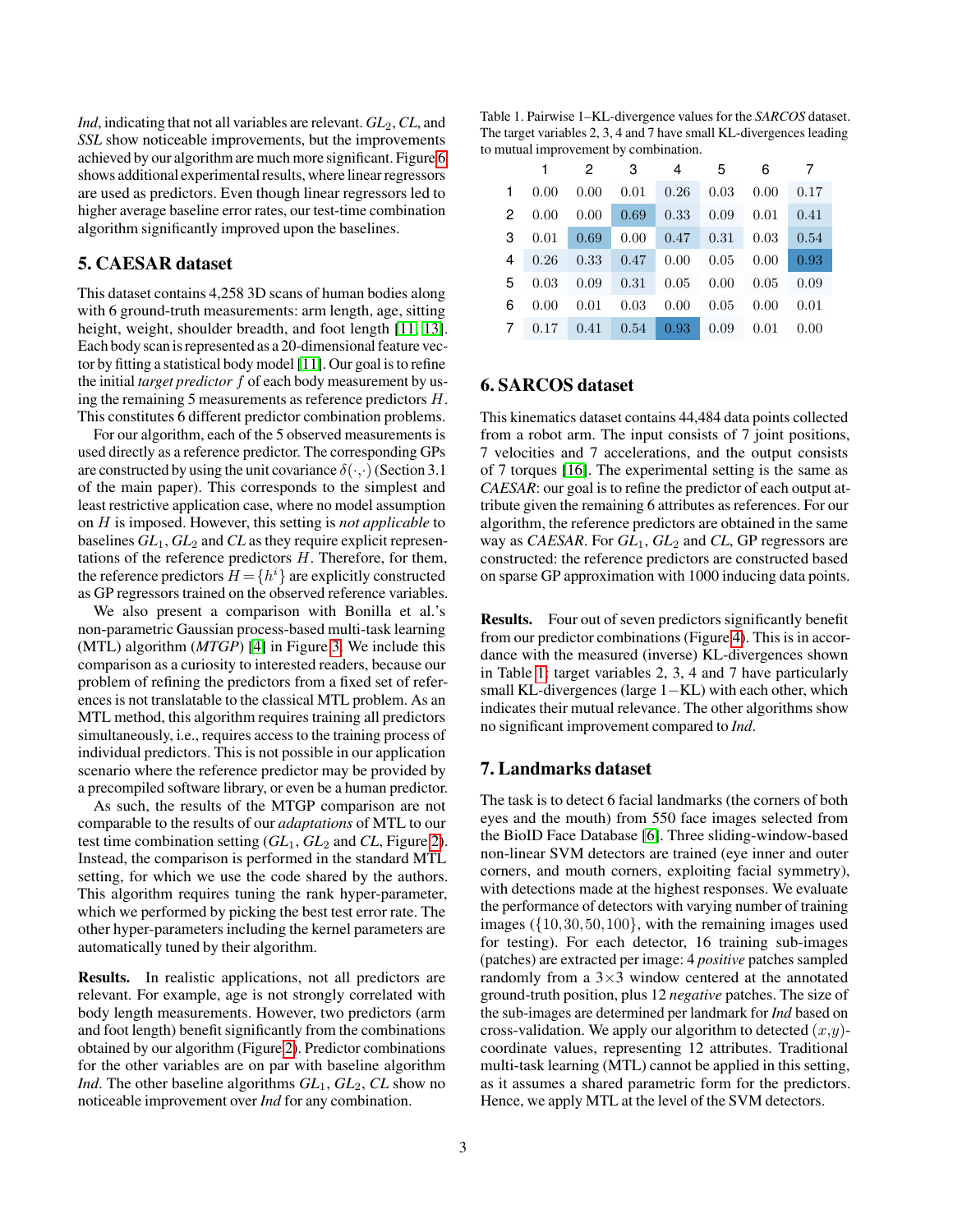<span id="page-3-17"></span>Table 2. Mean squared error (standard deviation in parentheses) on the *School* dataset. All combination approaches improve on independent prediction (*Ind*), although our approach fails to outperform the baselines as the number of unlabeled data points (maximum 251) is too small to reliably estimate KL-divergences. *SSL* is the semi-supervised version of *GL*1.

| Ind | $GL_1$ $GL_2$                                                                                | CL | <i>SSL</i> Ours |
|-----|----------------------------------------------------------------------------------------------|----|-----------------|
|     | 11.86 10.80 11.07 11.18 10.81 11.24<br>$(2.03)$ $(1.82)$ $(1.95)$ $(1.86)$ $(1.78)$ $(1.86)$ |    |                 |

Results. Figure [5](#page-8-0) summarizes the results. For any number of training images, we can see that traditional MTL does not help. Enforcing similarity of 'eye-corner' detector and 'mouth' detector actually degrades the performance over individual detectors, as these are not anatomically connected. Our algorithm better exploits predictor dependencies through the detected spatial coordinates.

### 8. School dataset

This dataset consists of examination records of 15,362 students in 139 schools from the Inner London Education Authority [\[3\]](#page-3-16). The goal is to predict the exam scores of the students based on 27 input features, such as the year of the exam and gender. Our goal is to estimate the exam scores of each school based on the predictors of the remaining 138 schools as references. This constitutes 139 different combinations of target and reference predictors. We perform experiments on each set trained based on 20 labeled data points, and report the average error rate. Similarly to *MOCAP*, for all combination algorithms, the reference predictors are explicitly constructed as (full) GP predictors.

Results. All four algorithms significantly improved upon *Ind* (Table [2\)](#page-3-17). However, our method shows the least improvement. For this dataset, all tasks are strongly related. All target and reference variables correspond to a single attribute—exam scores—but are sampled from different schools. Thus, only the data sampling distributions are different. This is in contrast to the three other datasets, where each output variable has a different characteristic.

For this dataset, all combination algorithms improve upon independent predictions (*Ind*): Using all parametric references uniformly  $(GL_1)$  led to the best results, followed by  $GL_2$ , *CL*, and our algorithm. Our algorithm suffered from the lack of data points: the maximum number  $u$  of available data points U for each task is  $251$ , with around half of the tasks having less than 100 data points. This demonstrates a limitation of our approach in that data-driven estimation of KL-divergences can be unreliable versus explicit parametric form modeling. However, even in this case, our result still improves over independent predictions without providing explicit parametric forms.

#### References

- <span id="page-3-4"></span>[1] Y. Aytar and A. Zisserman. Tabula rasa: model transfer for object category detection. In *ICCV*, 2011.
- <span id="page-3-9"></span>[2] A. Baak, M. Müller, G. Bharaj, H.-P. Seidel, and C. Theobalt. A data-driven approach for real-time full body pose reconstruction from a depth camera. In *ICCV*, pages 1092–1099, 2011.
- <span id="page-3-16"></span>[3] B. Bakker and T. Heskes. Task clustering and gating for Bayesian multitask learning. *JMLR*, 4, 2003.
- <span id="page-3-13"></span>[4] E. V. Bonilla, K. M. Chai, and C. Williams. Multi-task Gaussian process prediction. In *NIPS*, pages 153–160, 2008.
- <span id="page-3-3"></span>[5] T. Evgeniou, C. A. Micchelli, and M. Pontil. Learning multiple tasks with kernel methods. *JMLR*, 6:615–637, 2005.
- <span id="page-3-15"></span>[6] O. Jesorsky, K. J. Kirchberg, and R. W. Frischholz. Robust face detection using the Hausdorff distance. In *Audio- and Video-Based Biometric Person Authentication*, pages 90–95, 2001.
- <span id="page-3-5"></span>[7] A. Kovashka and K. Grauman. Attribute adaptation for personalized image search. In *ICCV*, pages 3432–3439, 2013.
- <span id="page-3-7"></span>[8] Y. Luo, D. Tao, B. Geng, C. Xu, and S. J. Maybank. Manifold regularized multitask learning for semisupervised multilabel image classification. *IEEE TIP*, 22(2):523–536, 2013.
- <span id="page-3-1"></span>[9] D. A. McAllester. PAC-Bayesian model averaging. In *COLT*, pages 164–170, 1999.
- <span id="page-3-0"></span>[10] A. Pentina, V. Sharmanska, and C. H. Lampert. Curriculum learning of multiple tasks. In *CVPR*, pages 5492–5500, 2015.
- <span id="page-3-11"></span>[11] L. Pishchulin, S. Wuhrer, T. Helten, C. Theobalt, and B. Schiele. Building statistical shape spaces for 3D human modeling. *Pattern Recognition*, 2017.
- <span id="page-3-2"></span>[12] C. E. Rasmussen and C. K. I. Williams. *Gaussian Processes for Machine Learning*. MIT Press, Cambridge, MA, 2006.
- <span id="page-3-12"></span>[13] K. Robinette, H. Daanen, and E. Paquet. The CAESAR project: a 3-D surface anthropometry survey. In *3-D Digital Imaging and Modeling*, 1999.
- <span id="page-3-10"></span>[14] E. Snelson and Z. Ghahramani. Sparse Gaussian processes using pseudo-inputs. In *NIPS*, 2006.
- <span id="page-3-6"></span>[15] T. Tommasi, F. Orabona, and B. Caputo. Safety in numbers: learning categories from few examples with multi model knowledge transfer. In *CVPR*, pages 3081–3088, 2010.
- <span id="page-3-14"></span>[16] S. Vijayakumar and S. Schaal. Locally weighted projection regression: An  $O(n)$  algorithm for incremental real time learning in high dimensional space. In *ICML*, pages 1079–1086, 2000.
- <span id="page-3-8"></span>[17] F. Wang, X. Wang, and T. Li. Semi-supervised multi-task learning with task regularizations. In *ICDM*, pages 562–568, 2009.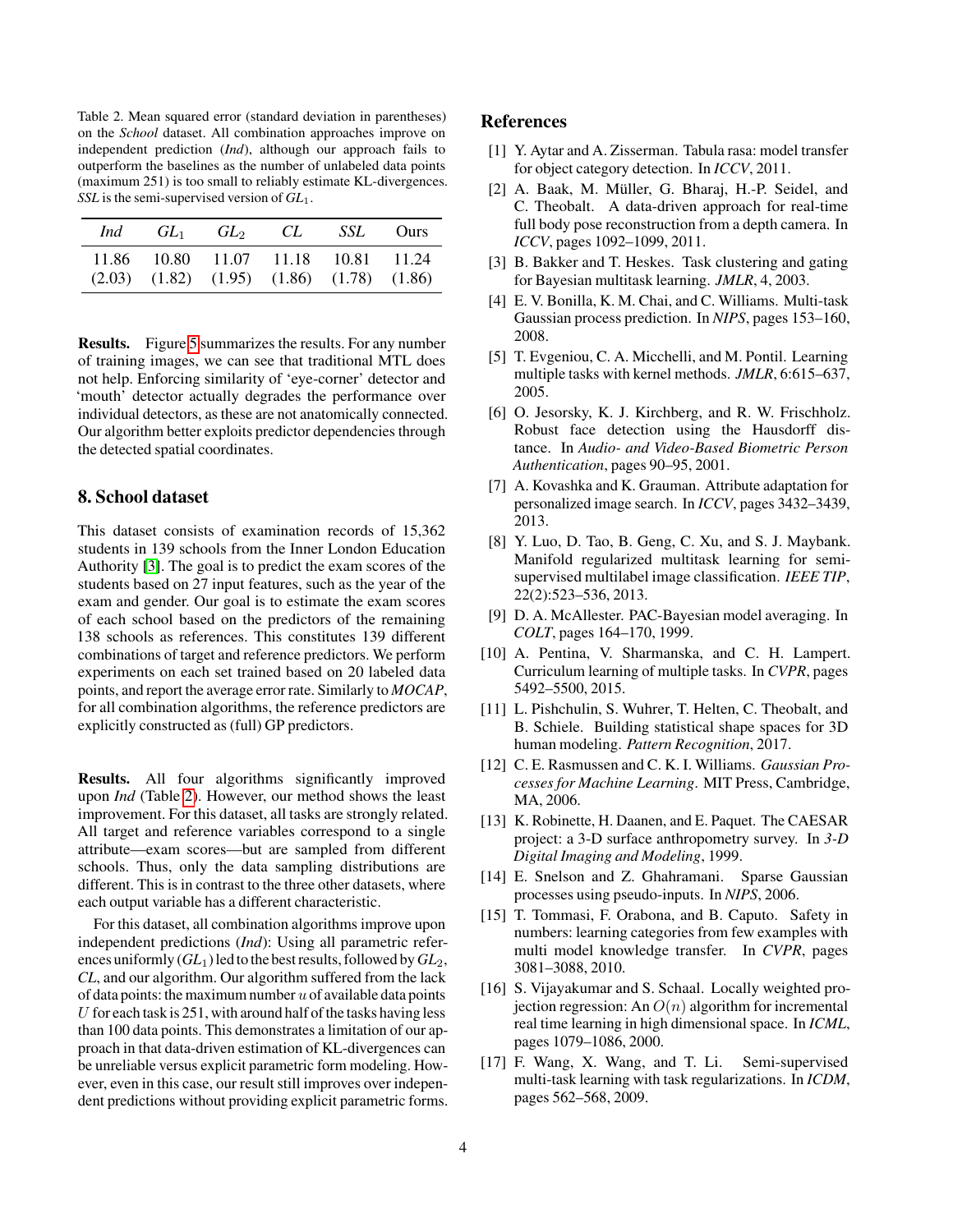

<span id="page-4-0"></span>Figure 1. Mean squared error in parameter units from regression on the *MOCAP* dataset (lower is better; error bars are standard deviations). Each plot corresponds to the residual error of learning a target predictor  $f^i$  given the remaining reference predictors. The horizontal axis shows the number l of labels used. We compare to: (*Ind*) baseline independent predictions; (*GL*<sup>1</sup> and *GL*2) adaptations of Evgeniou and Pontil [\[5\]](#page-3-3); (*CL*) curriculum learning [\[10\]](#page-3-0); (*SSL*) semi-supervised extension of *CL*.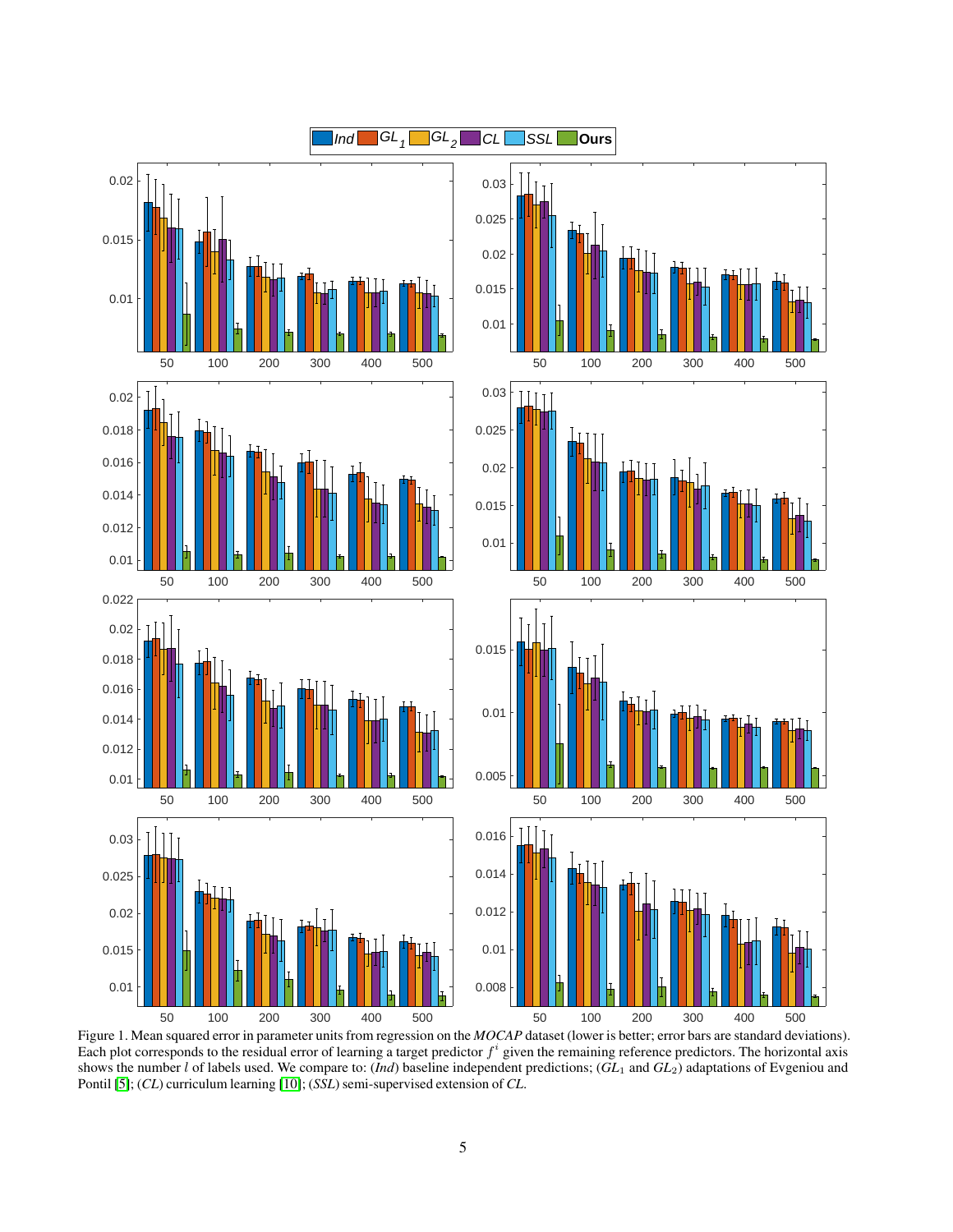

<span id="page-5-0"></span>Figure 2. Error rates (lower is better; error bars are standard deviations) for the *CAESAR* dataset. Each plot corresponds to the residual error of learning a target predictor  $f^i$  given the remaining reference predictors. The horizontal axis shows the number l of labels used. The prediction results for Arm length and Foot length are shown in the main paper. For the remaining target attributes, no combination algorithm shows a large improvement from *Ind*. *SSL* is the semi-supervised extension of *GL*2.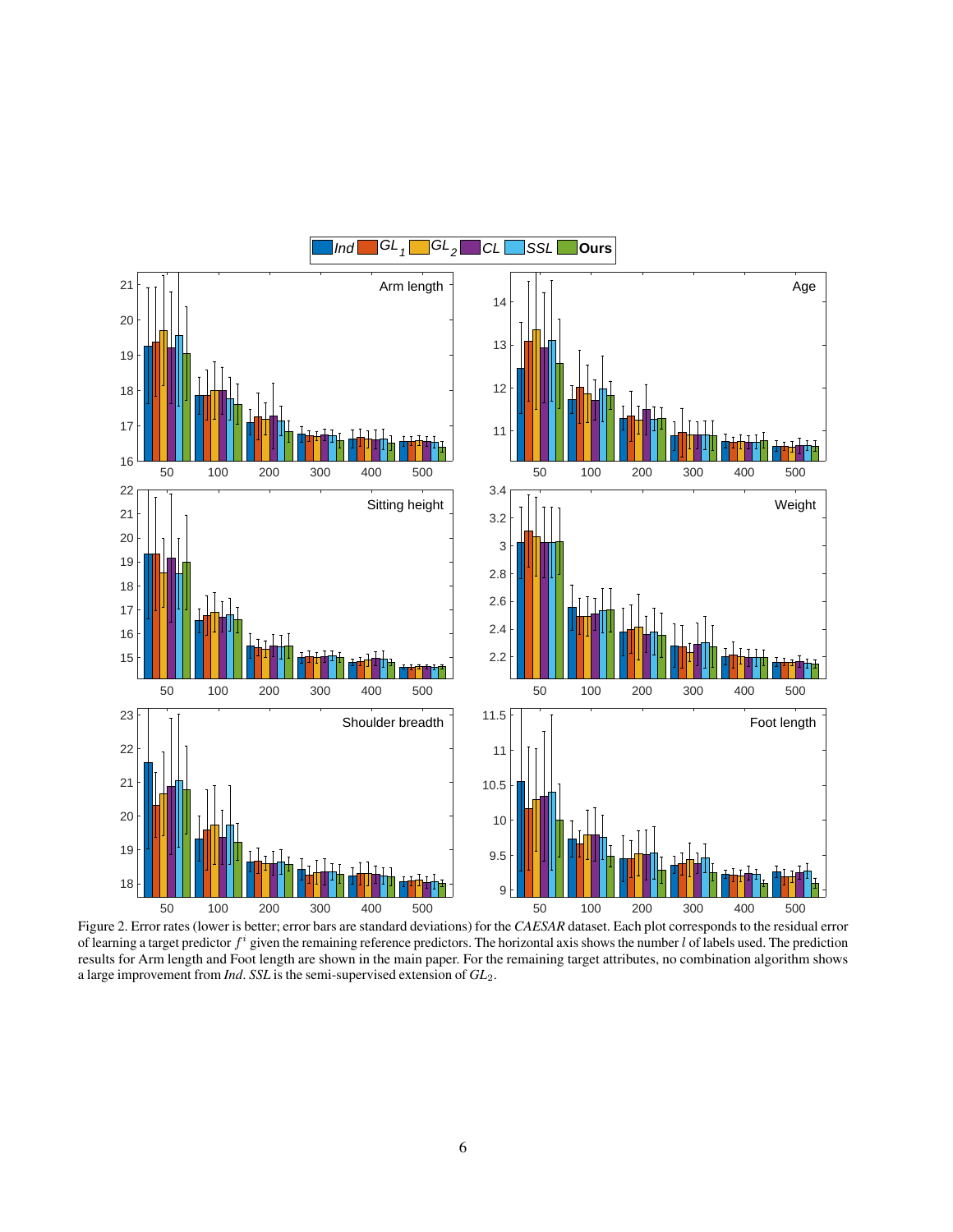

<span id="page-6-0"></span>Figure 3. Error rates for the *CAESAR* dataset. For MTGP, the plots show to the residual errors of target attributes which are all learned *simultaneously*. For our method, each plot corresponds to the residual error of learning a target predictor  $f^i$  given the remaining reference predictors.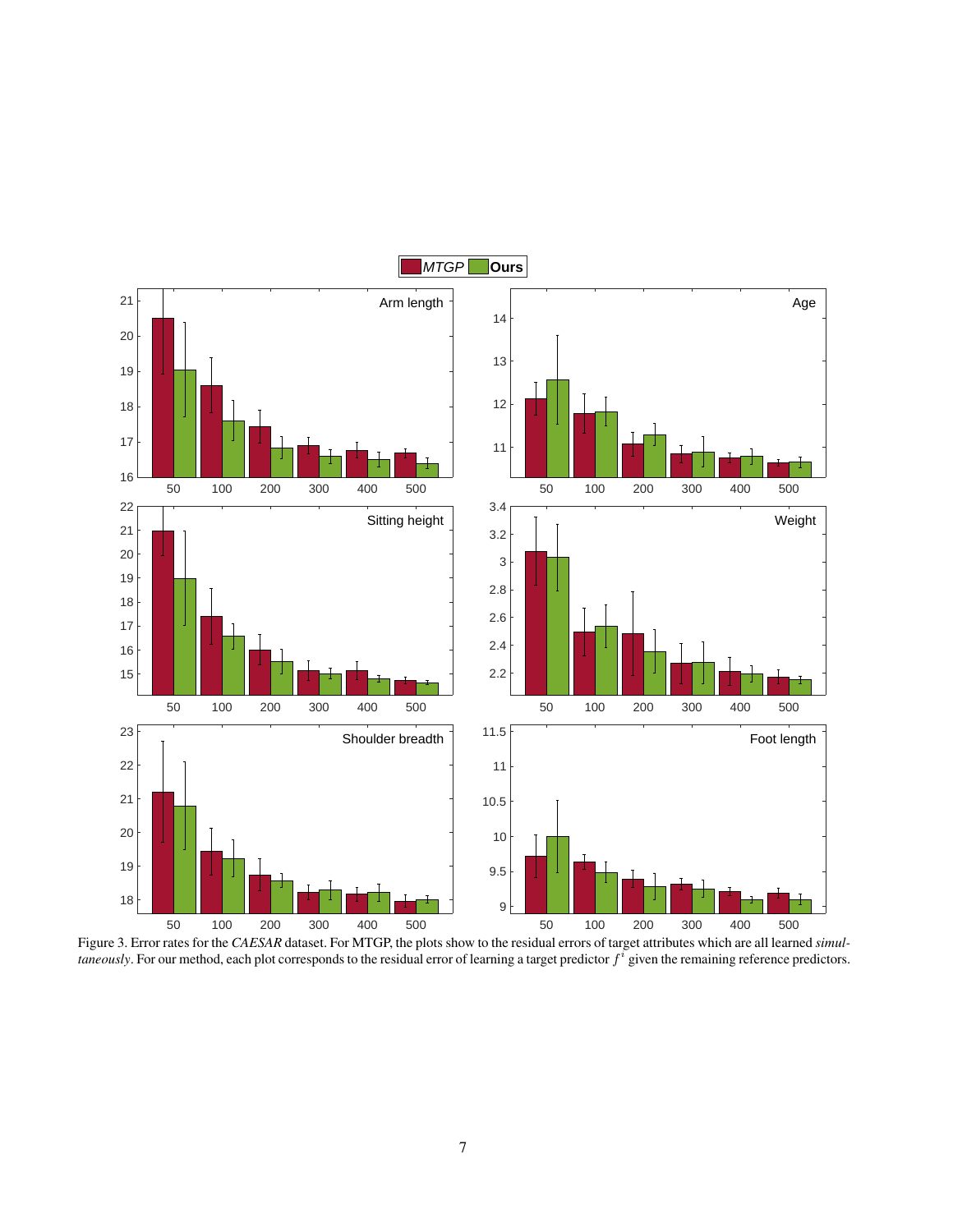



<span id="page-7-0"></span>Figure 4. Mean squared error in (lower is better; error bars are standard deviations) for *SARCOS* dataset. Each plot corresponds to the residual error of learning a target predictor  $f^i$  given the remaining reference predictors. The horizontal axis shows the number  $l$  of labels used. *SSL* is the semi-supervised extension of *CL*.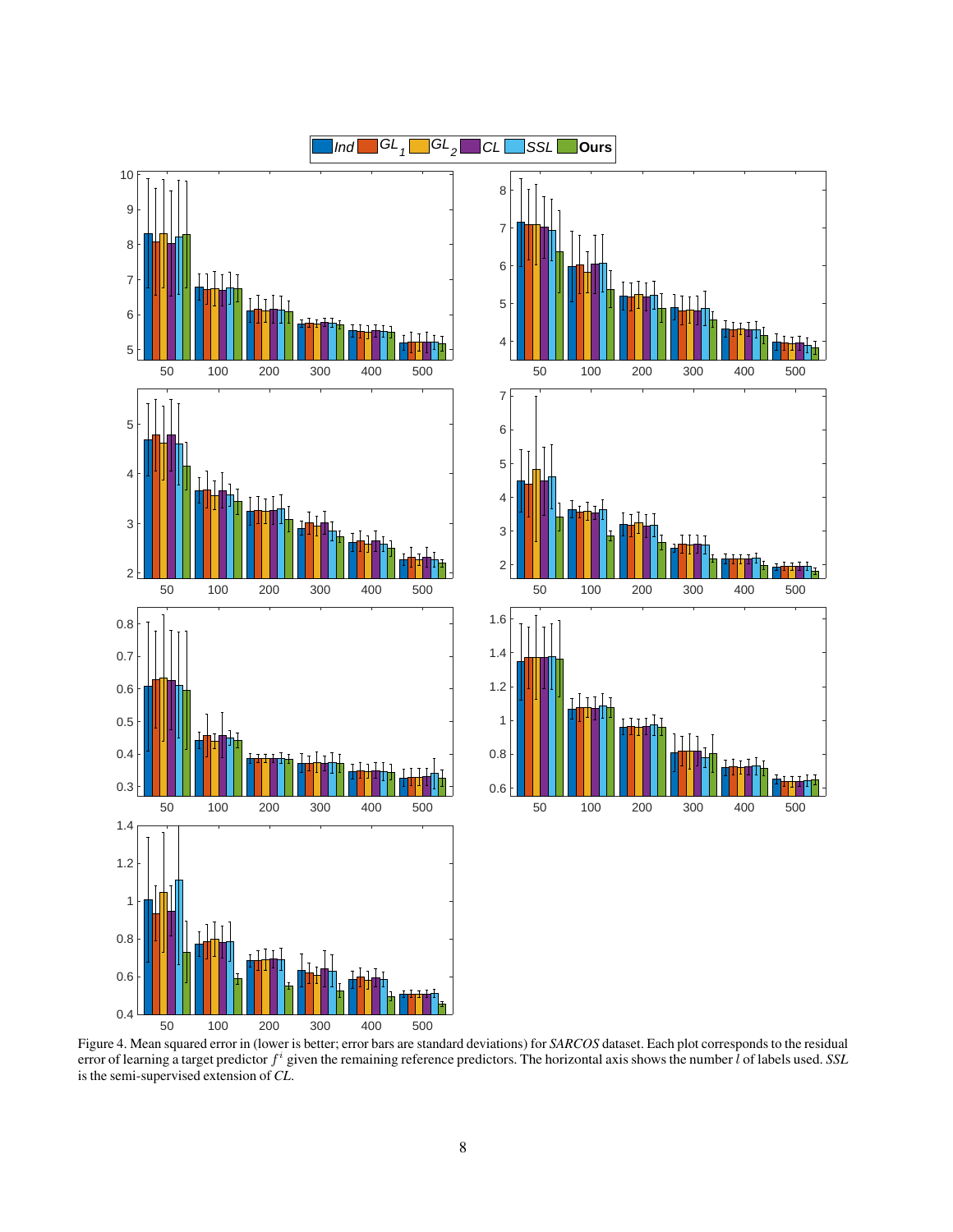

<span id="page-8-0"></span>Figure 5. Facial landmark detection error, in pixels vs. annotated ground truth with varying number of traning images (lower is better; error bars are standard deviations). Horizontal axis: indices of six 2D facial landmarks (left: x-coordinates; right: y-coordinates). We compare to: (*Ind*) baseline independent predictions; (*GL*<sup>1</sup> and *GL*2) adaptations of Evgeniou and Pontil [\[5\]](#page-3-3); (*CL*) curriculum learning [\[10\]](#page-3-0).